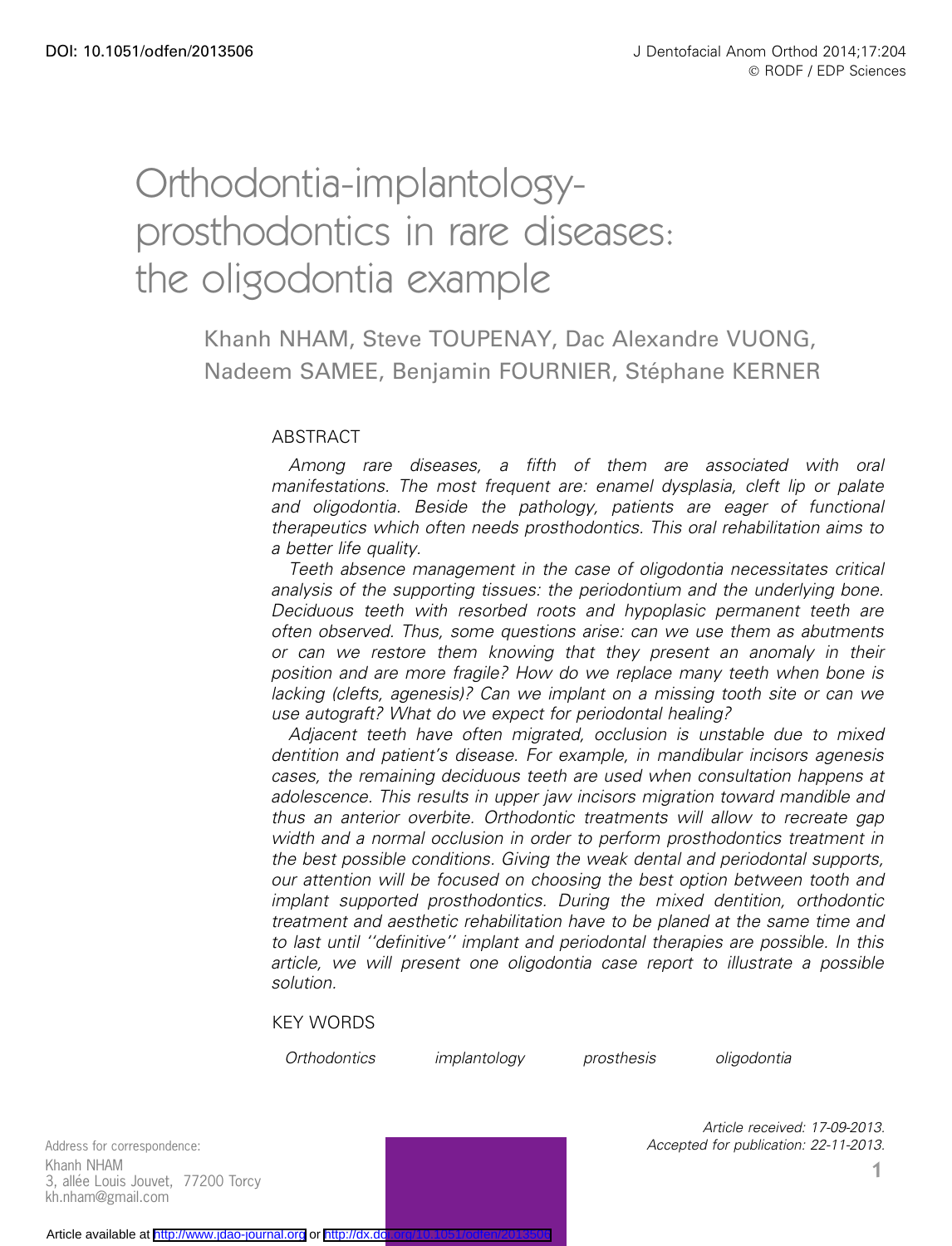#### INTRODUCTION AND DESCRIPTION OF THE REFERENCE CENTER

Since its designation in 2007 as a Reference Center of Rare Disease for the Face and Oral Cavity (MAFACE), Rothschild Hospital has treated 631 patients including 57% with congenitally missing teeth<sup>23</sup>. The annual number of new patients is approximately 100, about half of them present with an abnormality in the number of teeth (internal data from the MAFACE reference center 2012). The management of these patients at the MAFACE reference center is complex and requires multidisciplinary treatment.

This article addresses the close cooperation that exists between orthodontics and implant-prosthetics and focuses on the therapeutic management of patients presenting with agenesis of multiple teeth, particularly, oligodontia. This disorder is characterized by agenesis of 6 or more permanent teeth, excluding wisdom teeth<sup>14</sup>. According to different studies, the prevalence of agenesis of permanent teeth can vary from .09% to .14% $^{2,18}$ . Several rare disorders, whether syndromic or not, include agenesis of multiple teeth in their clinical picture, with ectodermal dysplasia as the most commonly mentioned<sup>11</sup>. The early diagnosis and therapeutic management of these rare disorders requires prosthetic and orthodontic follow-up care in order to ensure an ideal clinical situation so that when the patient becomes an adult, it will then be possible to provide a reliable restorative treatment. The common objective of any treatment is functional and esthetic restoration. But the specificity of these pathologies comes from the need to time the treatment to the stages of growth, child, adolescent and then young adult using the appropriate technical as well as psychological approach. Accommodating patients transitioning into adulthood in the best way possible during prosthetic restoration and implant treatment will help them to accept the treatment and help the practitioner to have the best conditions to perform it so that it lasts throughout the lifetime.

Coordination within the MAFACE reference center requires the intervention of specialists in dento-facial orthopedics, general dentistry and maxillofacial surgeons who adapt treatment to the clinical picture and psychological make-up of these patients. Conventional advances in specific therapeutic management of agenesis of multiple teeth have made it possible to establish a specific protocol for treatment for children since 2007, and for adults since 2012. Therefore, the nomenclature confers legal recognition to patients with oligodontia who then qualify for reimbursement of costs for implant treatment after the genetic defect has been confirmed by an expert at the center for expertise, as requested by the division of rare diseases of the National Health Insurance Fund. The available scientific literature is limited to the opinions of experts or to case series. This represents limited scientific proof<sup>17</sup>.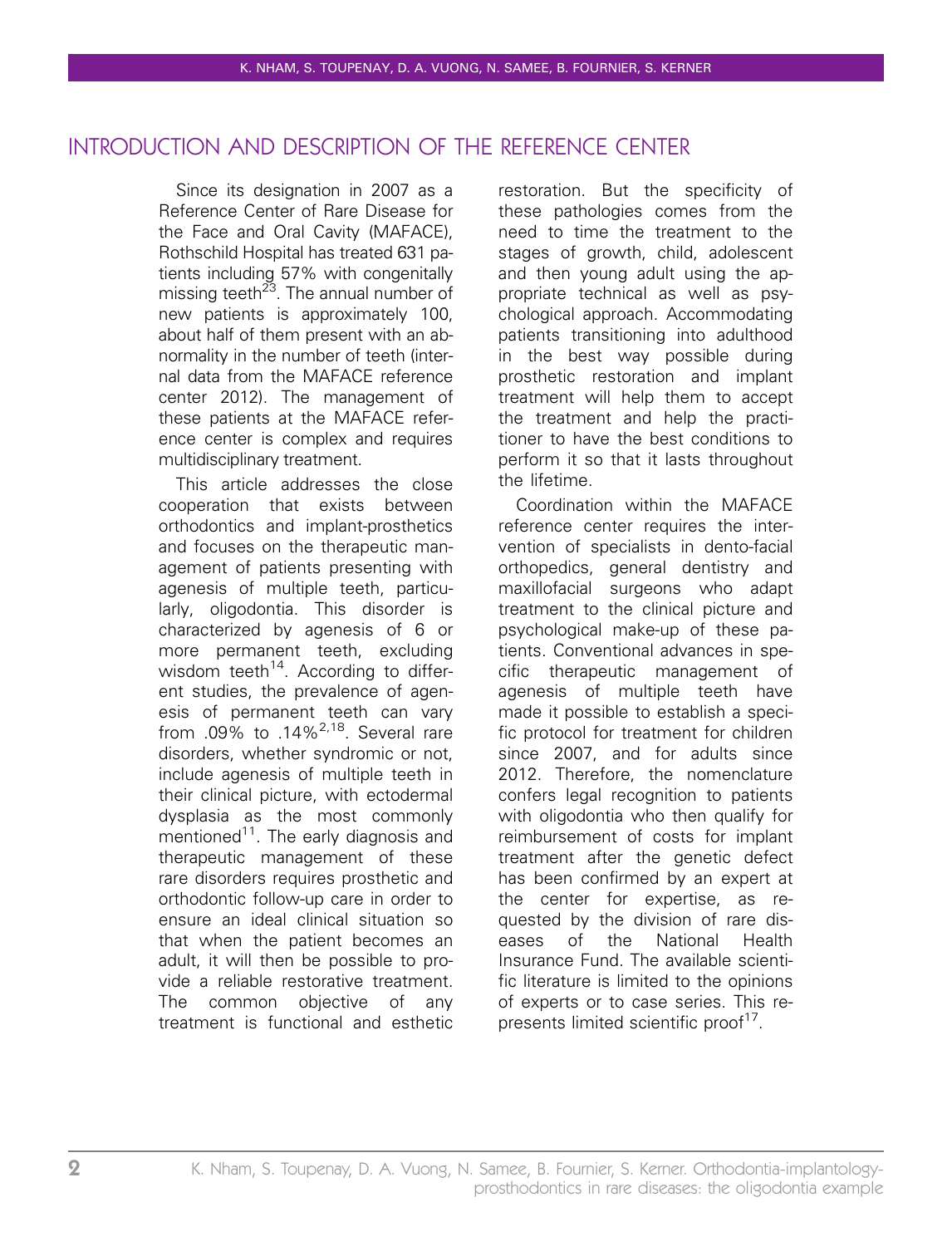# CHARACTERISTICS OF OLIGODONTIA

#### Dentoalveolar characteristics

A review of the literature shows some common dento-skeletal characteristics in these patients.

- The developmental defect of the dental organ may be linked to a lack of maturation or lack of tooth buds (defect in genetic coding or embryopathology).
- The most frequently involved teeth are those at the end of a tooth series<sup>9</sup>.
- When they are present, deciduous teeth erupt unpredictably. They may either persist in a stable manner in the arch with no radicular breakdown or on the contrary fall out or root resorption may even begin and eventually there will be ankylosed teeth in the arch<sup>12</sup>, and this takes place, despite the absence of succedaneous tooth buds. Primary molars may then become submerged, and consequently, tooth elongation of the opposing dentition occurs<sup>16</sup>.
- Structural abnormalities may be detected such as dysplasia that can vary in severity.
- The co-existence in the arch of such hypotrophic primary and permanent teeth is possible, creating interdental gaps that are difficult to manage. We can observe variations in the mesiodistal dimensions even though they may not appear significant as well as a morphological leftright asymmetry of teeth in patients with oligodontia<sup>20</sup>. These variations may be found in the

relatives of these patients. This abnormality of shape might be more marked in the case of oligodontia that shows a noticeable difference in tooth dimension for the maxillary lateral incisors and the mandibular ca $nines<sup>10,24</sup>$ 

• In the labial-lingual direction, the dimensions of the alveolar process are reduced in the area of agenesis, whether or not primary teeth are present. The presence of crowns and dental roots is important for the stimulation of the development and the quality of the alveolar process, since their absence can complicate implant treatment procedures. This is even more flagrant when there is an early loss of deciduous teeth that leads to a bone defect.

#### Dentofacial characteristics of oligodontia

- On the sagittal plane, several studies<sup>1,25</sup> suggest that a retruded chin and a very open interincisal angle are present. This explains the lingual inclination of the mandibular incisors that is often combined with palatal inclination of maxillary incisors. The profile is therefore very straight or even concave with prognathia.
- The absence of teeth, especially in the lateral sectors, often includes a decrease in the height of lower third of the face with significantly more prominent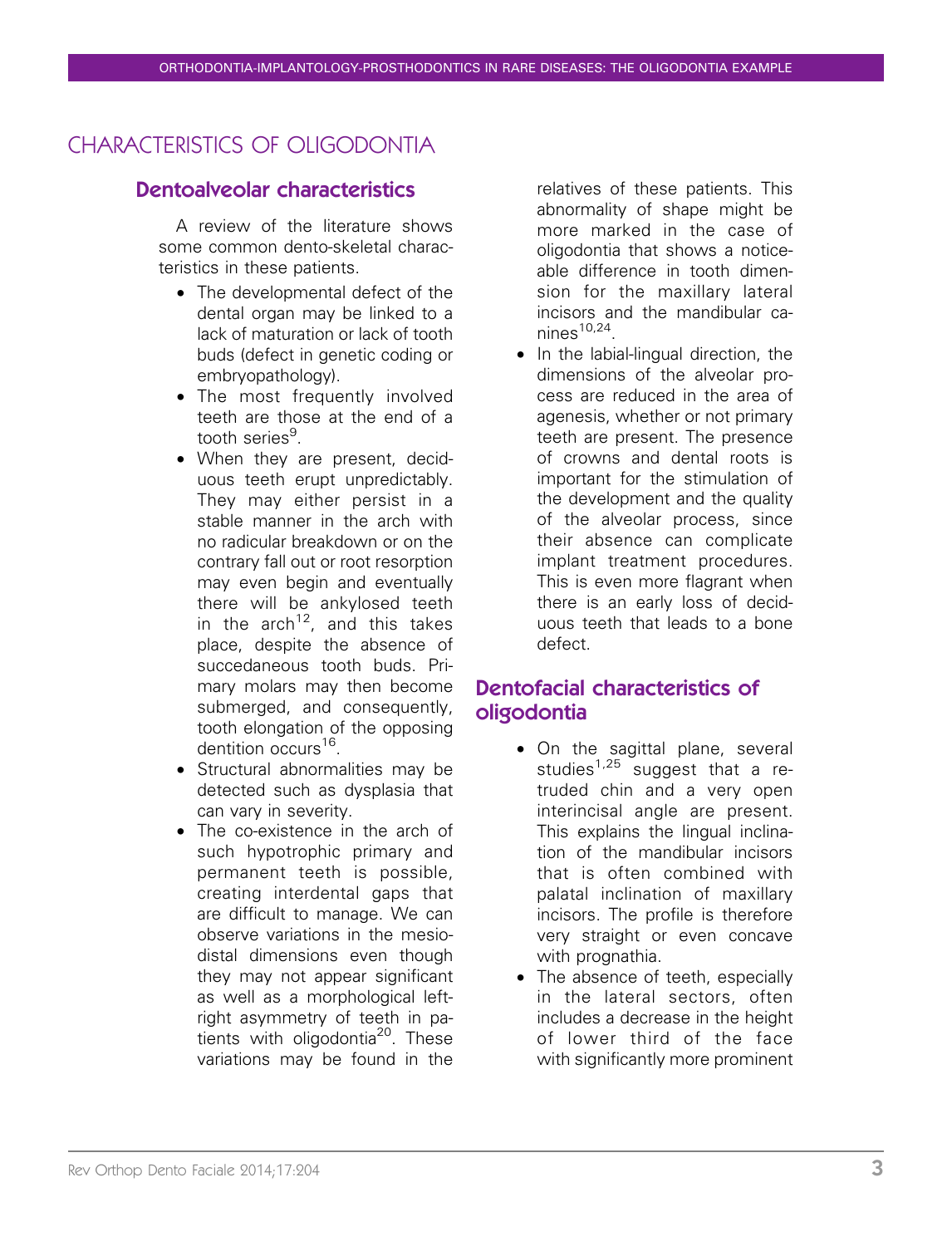nasal and chin furrows as well as an incisal overjet. It is not unusual to see even more prominent wear facets appear on the incisors if primary teeth affected by agenesis are involved.

The research of Marijn Créton et al.<sup>8,9</sup> on cases of dental agenesis indicates that, although bone trabeculation shows no variations in either healthy or oligodontia patients, there are three interesting discrimatory cephalometric variables: the sagittal relationships of the maxilla (SNA, SNB), the intercisal angle and the height of the lower third of the face (possibly the relationships of the heights of each third as described by the Wendell-Willie Equation). Patients can be grouped into different categories:

- loss of few teeth with little impact on the face;
- loss of 4.3 teeth on average with labial inclination of the mandibular incisors;
- lingual inclination of the incisor in both arches with loss of 6 teeth on average including the maxillary premolars;
- absence of 7 teeth or more including the molars with retruded chin.
- A reduction in the length of the maxillary and mandibular arches respectively of 4.40 mm and 2.80 mm may also be observed in patients presenting oligodontia. The intercanine distance is decreased by 2.82 mm in the maxilla and by 2.70 mm in the mandible, and the intermolar distance is also decreased by 3.40 mm in the maxilla and 1.80 mm in the mandible $6$ .

These clinical characteristics make orofacial restorations complicated and compromises are often necessary.

# ORTHODONTIC TREATMENT

Orthodontic treatment management in cases of oligodontia may be comprised of two phases: the management of edentulous spaces and a more comprehensive dentofacial restoration.

In the first case, the number of missing teeth is relatively reduced and involves the end of series teeth (classically second premolars and maxillary lateral incisors). The repercussions on the support tissue are not as great. The management of the space beyond a possible arch length discrepancy due to excess space

will take place in concert with a periodontal-prosthetic restoration with a choice between a bridge or an implant, closure or reopening of the spaces as in this case, may cause a divergence of the roots in the collateral teeth. The occlusal scheme may show a discrepancy in the normal sagittal relationships of the teeth if there are a limited number of teeth that will be replaced (for example: Class II therapy with agenesis of the lateral incisors). Of course, the practitioner must take into consideration potential abnormalities of shape or structure when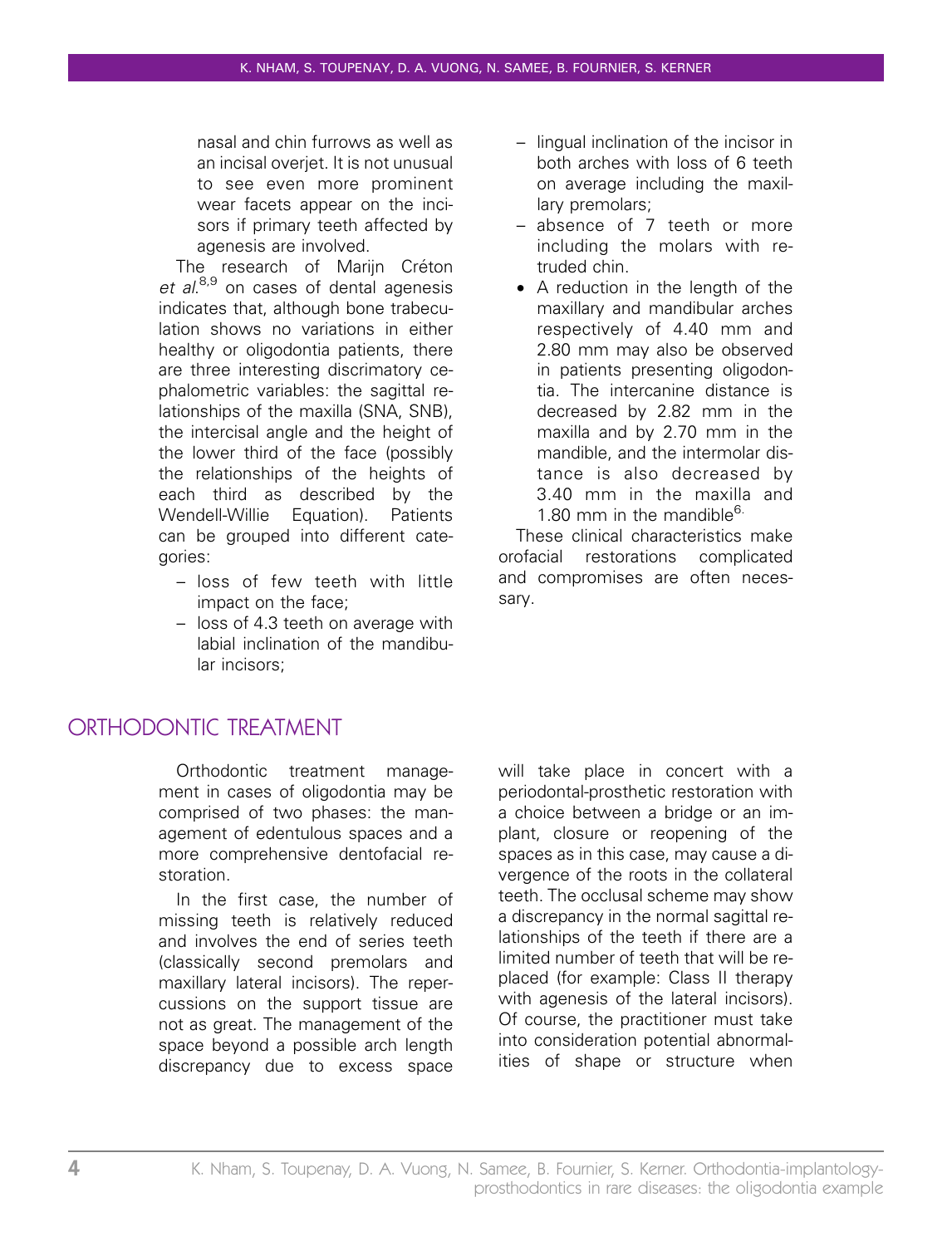deciding on treatment. The principal difficulty of orthodontic treatment for patients with oligodontia will be the anchorage system and the quality of the supporting bone. The permanent and primary teeth present in the mouth are often distant from one another that subsequently creates diastemas. In addition, they may present with reduced coronal volume. It is often necessary to divide the mouth into different zones for procedures in order to create more solid supports and anchorage devices such as miniscrews are an indispensable tool. However, in the previously edentulous areas, the weakness of the bone support, both in the buccal-lingual direction as well as in the coronal-apical direction, requires that the orthodontist takes every precaution during dental movements by using gentle and continuous force to avoid the risk of exposing the roots. This is especially true when congenitally missing teeth occur as part of a syndrome such as cleft of lip and palate with regard to the closure of surgical margins. Sometimes, the decision is made to preserve the primary teeth, either to prevent loss of the support until the patient is old enough to insert the implants or to mask them with composite or resin veneers. In this case, during orthodontic movement every precaution should be taken given that root resorption may occur.

It is often necessary to perform coronal reconstruction beforehand, with either pediatric crowns for the molars or micro-filled composite veneers for the anterior zone. The reconstruction contributes substantially to the reliability of the placement of orthodontic brackets and to their durability throughout treatment that allows for better control.

In cases of more extensive missing teeth, the facial repercussions on the support tissues often initially require the fabrication of occlusal splints in order to confirm the rehabilitation of the height of the lower third of the face and as well as the restoration of the support for the desired labial and cheek-side structures. The participation of the patient in the process of indicating satisfaction with the sequential outcomes is essential to the acceptance of achieved results. A profile cephalometric Xray will help to confirm the correct inclination of the condylar heads and will be reconfirmed by a new height that is symptom free.

Of course, this is just an example of treatment management for isolated oligodontia, the treatment plan becomes more complicated in cases of associated sagittal imbalance and the practitioner and patient may opt for a traditional orthognathic surgery treatment plan.

## IMPLANT PROSTHETIC TREATMENT

As in any complicated situation and based on the principle that implants guide surgery, making a diagnostic wax up on study models and a radiographic guide are indispensable along with a CT-scan in order to visualize bone volume and to plan for a bone graft if needed. The bone graft may be accomplished with onlay autogenous grafting or with a bone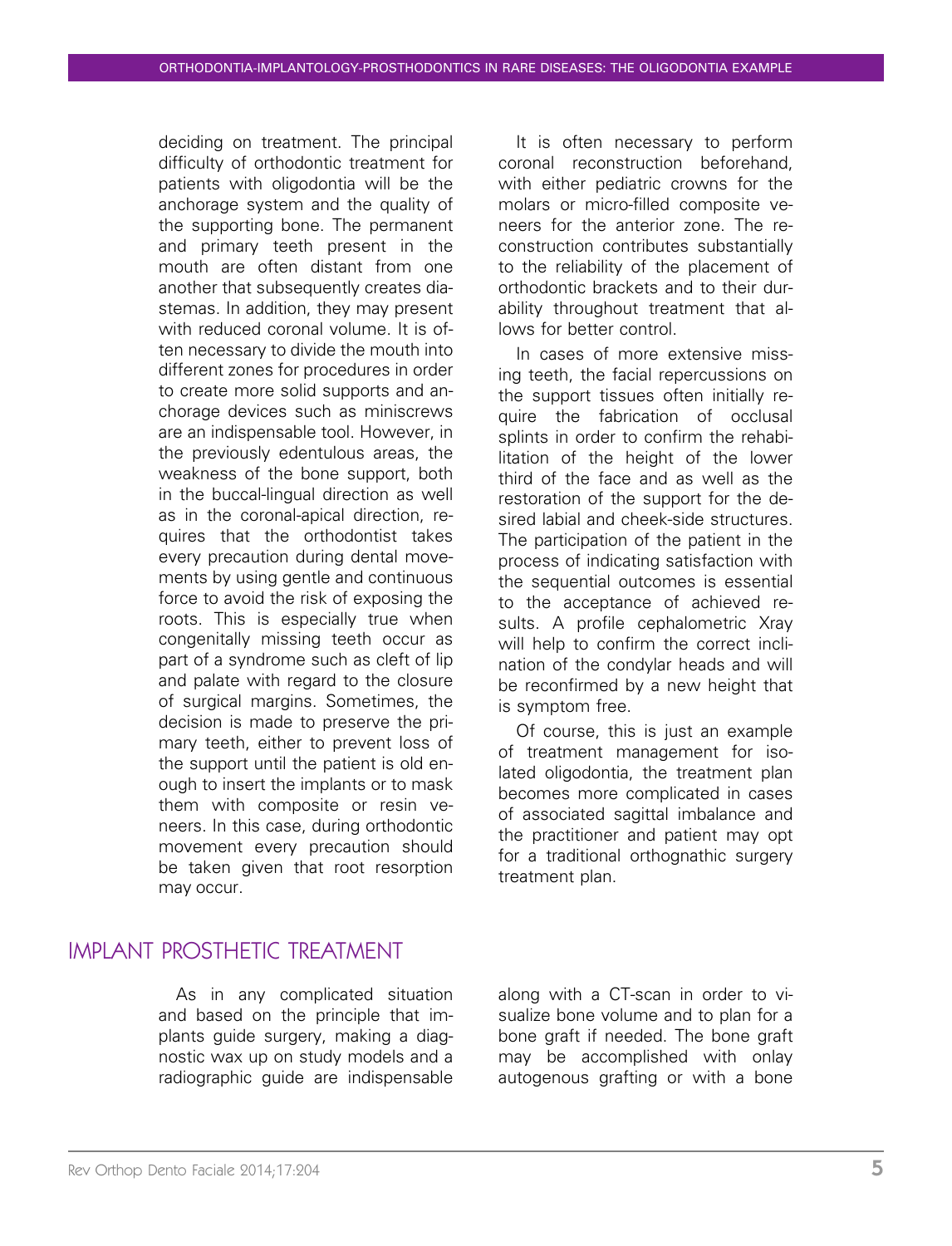substitute material. They may come from mandibular, coxal or parietal bones.

In the buccal-lingual and mesialdistal direction, choosing narrowdiameter implants is an alternative<sup>7</sup>. This requires that the dental abutment be customized in relation to the desired emergence profile of the teeth. If an insufficient alveolar ridge in the mesial-distal plane can be managed by orthodontic opening of the space, the buccal-lingual plane need only be treated surgically by increasing the bone volume.

In the vertical direction, the lack of dental development can lead to a significant deficiency of the height of the alveolar bone and therefore it becomes impossible to have the standard 8 to 10 mm total length used for an implant, with a higher risk of damaging structures such as the lower alveolar vascular nerve plexus or the maxillary sinus membrane. In this case, inserting short implants (less than 8 mm) may be an alternative to vertical bone grafting and the placement of standard sized implants<sup>19</sup>.

#### IMPACT OF GROWTH ON REHABILITATION

The prosthetic treatment represents the final phase of oral rehabilitation. There is a whole therapeutic arsenal available for restoring the function and esthetics of the patient centered around either fixed prosthetic restorative solutions or with removable solutions with or without the use of retention devices.

With regard to prosthetics, the practitioner will have to take into account two fundamental criteria: the age of the patient as well as his dental and skeletal structure, as determined by the intrinsic and extrinsic value of each tooth.

These patients, once they learn about the existence of new legal provisions concerning treatment for agenesis of multiple teeth, come in at any age for consultation. Since real age is not the main criterion to consider but rather the dental and skeletal maturation according to Thilander<sup>22</sup>, there are then three different age categories for prosthetic rehabilitation: adolescents, young adults and adults. Although treatment plans are individualized, it is best to treat patients as soon as possible.

Treatment for adolescents consists in preparing the dental arch for a prosthetic rehabilitation at the end of the growth period. The treating practitioner, in collaboration with the orthodontist, plans for the replacement of missing teeth. Based on the prosthetic procedure, the dentist decides to maintain, to close or to open the space. In cases of a single missing tooth in one quadrant in adolescents, an adhesive technique with a bonded prosthesis is preferable. On the one hand, this make it possible to avoid removable appliances and their disadvantages, and on the other to maintain the interdental space, whether or not it was created by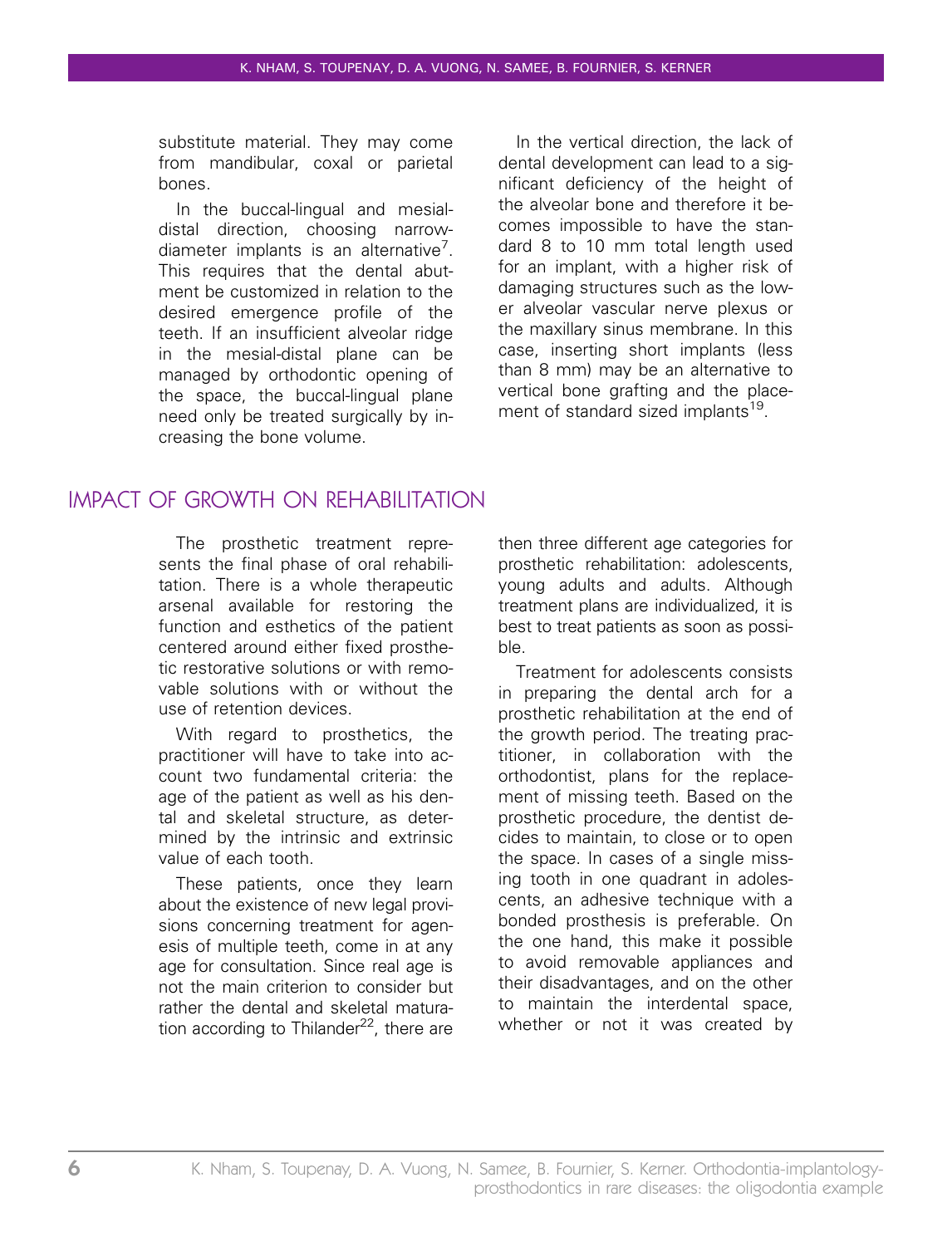the orthodontist, for implant treatment when growth has definitively stopped.

In severe cases of oligodontia, or anodontia, inserting implants before the end of skeletal development is not recommended, except in the symphyseal region. It is only advisable to place from two to four symphyseal implants in children ages 6 to 18 in cases where the practitioner is planning a rehabilitation with an implant-supported removable complete dentures, if wearing a single implant overdenture has proved unsuccess $f_{11}$ [11,13]

The comprehensive strategy for treating a *young adult* with oligodontia, is to suggest replacement therapy, while at the same time respecting the craniofacial development of the patient. Bio-adaptable partial implants, guidance for the eruption of permanent teeth, and closing or opening spaces between the permanent teeth for a permanent fixed solution at the end of the growth period, prevents any iatrogenic damage to the residual teeth. If spacing has to be maintained, it will generally be done by removable and bio-adaptable prostheses that should be monitored and reassessed at regular intervals, based on the eruption of the permanent teeth and on the mobility of the adjacent teeth during orthodontic treatment. The other short-term solutions may be fixed using temporary devices attached to adjacent teeth by bonded wires, or temporary teeth integrated in the orthodontic arc. The case of Mrs. M. (Figs. 1 to 11) illustrates perfectly how orthodontics, implantology and prosthetics had to be coordinated in this case of agenesis where the decision was made to conserve the maximum number of primary teeth in the mandible and to reopen the spaces of the lateral incisors and canines in preparation for an implant-supported replacement.

Implant-prosthesis rehabilitation for young adults is possible at the end of puberty, but according to a study carried out by Bernard<sup>4</sup>, the coronal reconstruction is at risk of developing an infraclusion in the long term. Therapy initiated too early can also have an impact on the development of the arches, and on the eruption and position of adjacent toothbuds $15$ . The risk of periodontal recession on the cervical edge of an anterior prosthesis in a young adult forces us to position the implants more distally and to opt for masking the natural teeth with esthetic cosmetics and a coronoplasty



Figure 1 Clinical view during the course of DFO treatment (DFO treatment performed by Dr. Reveret).



Figure 2 Occlusal view.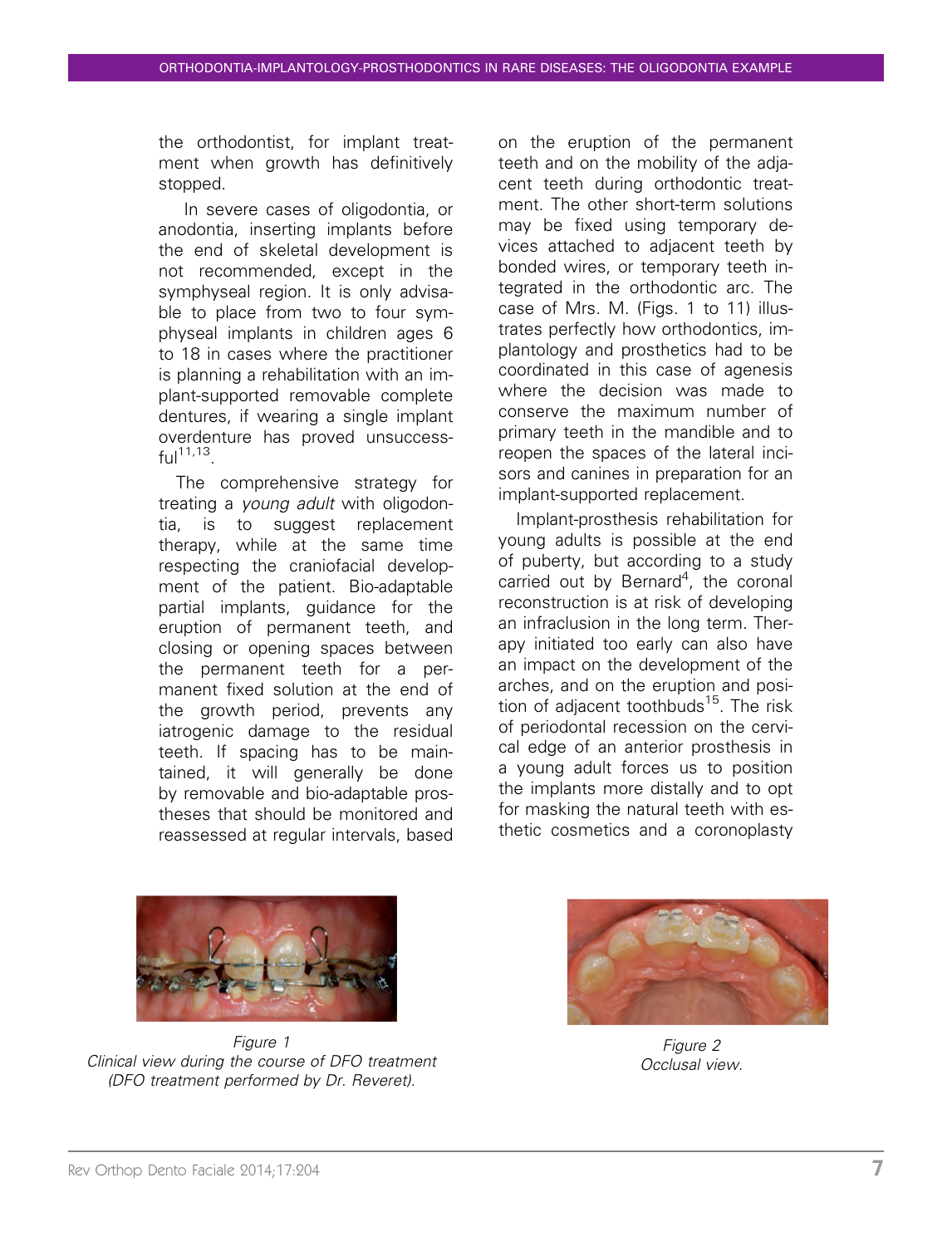

Figure 3 Panoramic xray at the end of orthodontic treatment.



Figure 4 Insertion of implants in tooth positions 22 23.



Figure 5 Insertion of implants in tooth positions 12 13.



Figure 6 Sutured flaps with positioning of buried connective tissue grafts in a frontal view.



Figure 7 Sutured flaps with positioning of buried connective tissue grafts in a palatal view.



Figure 8 Placement of impression copings and protecting the brackets with wax.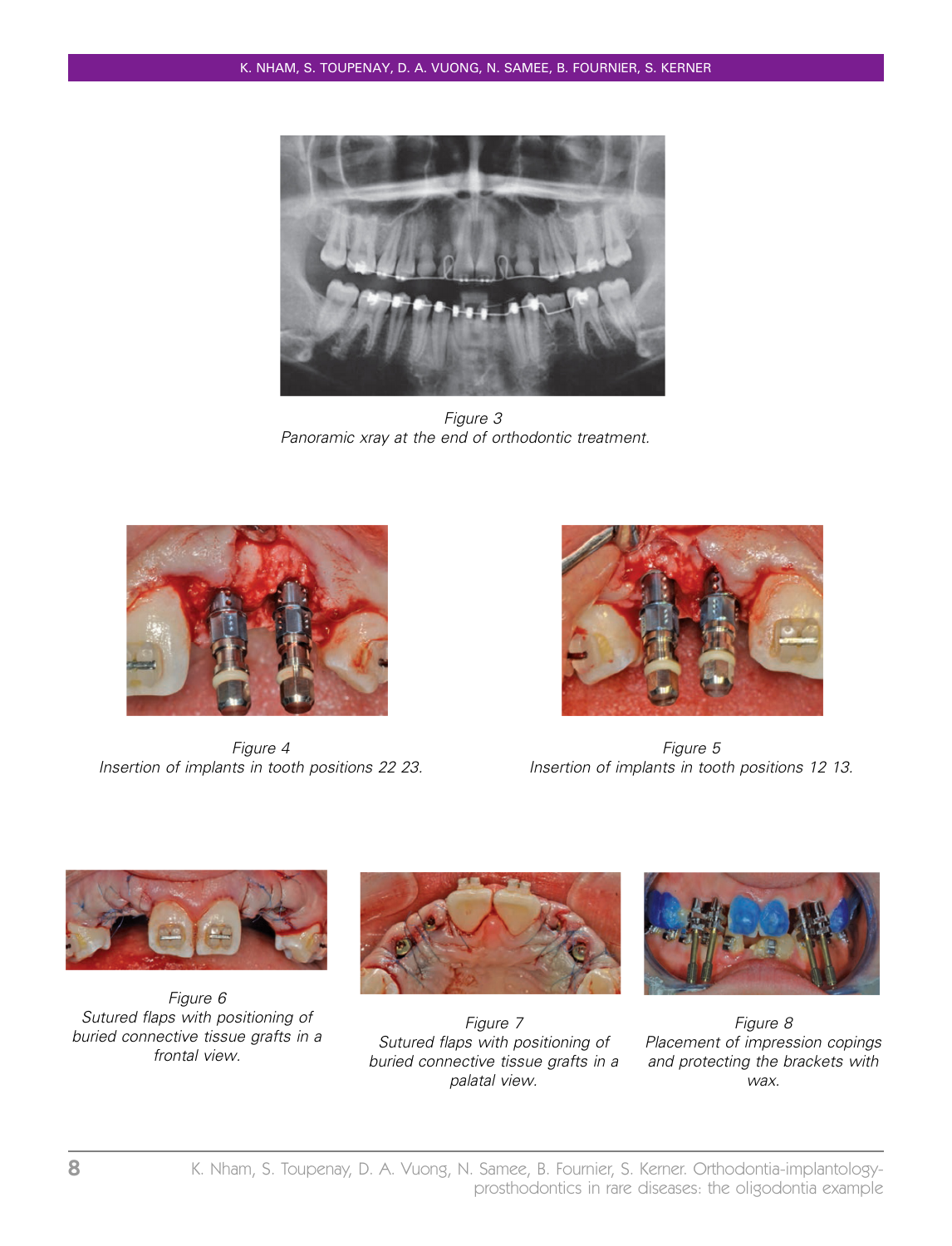

Figure 9 Prosthesis used in a frontal view.



Figure 10 Prosthesis used in a palatal view.



Figure 11 Panoramic xray of the teeth at the end of comprehensive treatment.

to ensure better matching with the replaced tooth.

In the adult patient, depending on the diagnosis, his complaints and his motivation, the potential solutions may involve an orthodontic procedure prior to the oral rehabilitation. If there is no preprosthetic orthodontic treatment, the practitioner must strive to be as uninvasive as possible and to adapt treatment to the existing occlusion, by looking for the best esthetic and functional compromise for the patient. In addition to the conventional therapeutic arsenal, patients with oligodontia can take advantage of special financing for implant therapy as well as a screw retained overdenture prosthesis that is a less expensive rehabilitation for a patient with oligodontia.

In cases where an orthodontic treatment is planned, treatment management is more comprehensive and long. The majority of patients with oligodontia present with a combination of primary and permanent teeth in the arches, and the question of conserving the primary teeth in preparation for a prosthetic rehabilitation must be considered. The extraction of primary teeth is not systematically performed. If the primary second molars are present at 20 years of age, their prognosis for survival in the long term is improved<sup>5</sup>. Studies show then the possibility of maintaining the primary molars in adults, especially primary second molars that subsequently makes it possible to delay implant therapy<sup>21</sup>. If, in spite of everything, they must be extracted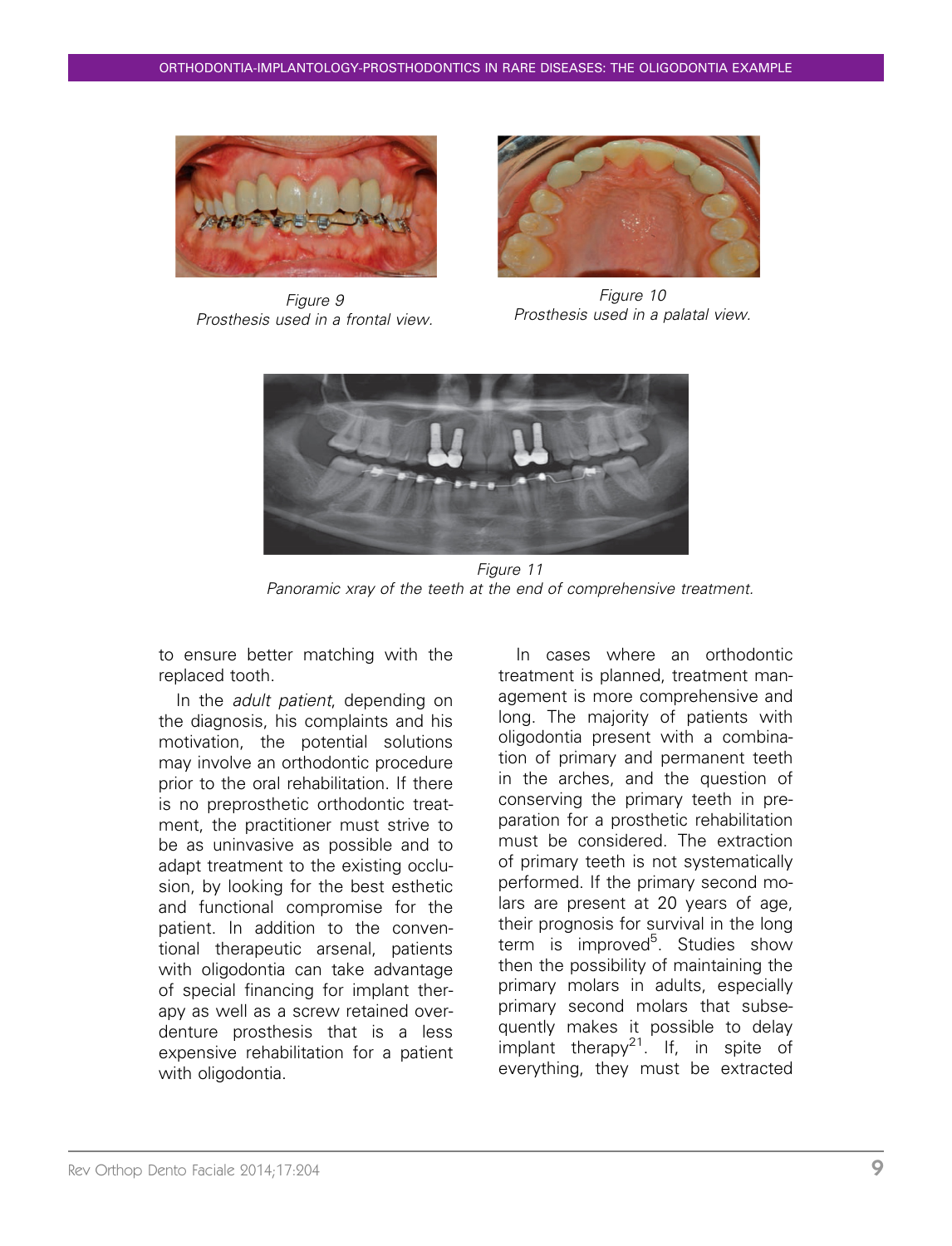and implant-supported solution is elected, the orthodontic and prosthetic plan will be a preparation for the implant insertion<sup>3</sup>. Since adult prosthetic solutions are identical to those for young adults, an orthodontic treatment, as decribed above, will promote the integration of the suggested prosthetic elements.

### **CONCLUSION**

The various forms of oligodontia included in the category of agenesis of multiple teeth consist of several clinical manifestations. Depending on the number of missing teeth, their distribution in the arches, the occlusal picture may be disrupted to varying degrees (extrusion, linguoversion) and the affected support tissue (receded chin, reduction of the perimeter of the arch, collapsed labial and cheek tissues).

Clinical therapeutic management must necessarily be comprehensive and planned in several phases over time based on the age of the patient. The management must also have a psychological component so that the patient, who has so many esthetic and functional needs, can easily anticipate the various phases and accept the need to cooperate as well as the outcome of treatment. Reviewing the oral rehabilitation plan on mock-ups may be a means of winning the support and cooperation of the patient, and in the same way may help the medical team clearly understand the desired results. The need for cooperation between dentofacial orthopedics and prosthodontics is of the utmost importance to ensure the reliability of the rehabilitation, performed according to the latest scientific data available, in order to therefore avoid the inherent medical-legal implications of ''lost opportunity'' for these young patients.

#### BIBLIOGRAPHY

- 1. Ben-Bassat Y, Brin I. Skeletal and dental patterns in patients with severe congenital absence of teeth. Am J Orthod Dentofac Orthop Off Publ Am Assoc Orthod Its Const Soc Am Board Orthod 2009;135(3):349-56.
- 2. Bergendal B, Norderyd J, Bågesund M, Holst A. Signs and symptoms from ectodermal organs in young Swedish individuals with oligodontia. Int J Paediatr Dent Br Paedodontic Soc Int Assoc Dent Child. 2006;16(5):320-6.
- 3. Bergendal B. When should we extract deciduous teeth and place implants in young individuals with tooth agenesis? J Oral Rehabil 2008;35:55-63.
- 4. Bernard JP, Schatz JP, Christou P, Belser U, Kiliaridis S. Long-term vertical changes of the anterior maxillary teeth adjacent to single implants in young and mature adults. A retrospective study. J Clin Periodontol 2004;31(11):1024-8.
- 5. Bjerklin K, Bennett J. The long-term survival of lower second primary molars in subjects with agenesis of the premolars. Eur J Orthod 2000;22(3):245-55.
- 6. Bu X, Khalaf K, Hobson RS. Dental arch dimensions in oligodontia patients. Am J Orthod Dentofac Orthop Off Publ Am Assoc Orthod Its Const Soc Am Board Orthod. 2008;134(6):768-72.